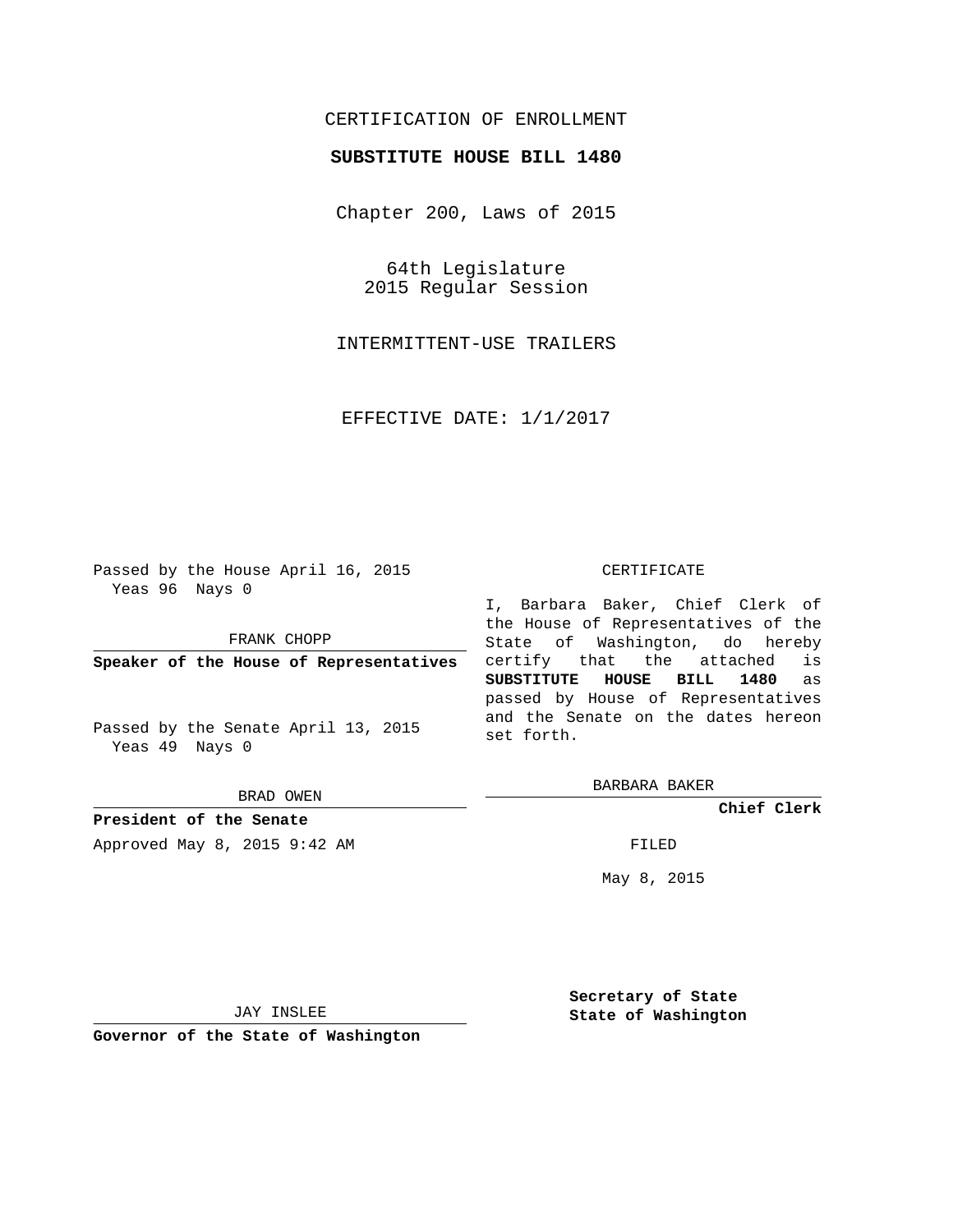### **SUBSTITUTE HOUSE BILL 1480**

AS AMENDED BY THE SENATE

Passed Legislature - 2015 Regular Session

## **State of Washington 64th Legislature 2015 Regular Session**

**By** House Transportation (originally sponsored by Representatives Holy, Riccelli, Orcutt, Haler, Shea, Johnson, Clibborn, Ormsby, Condotta, Tharinger, and McCaslin)

READ FIRST TIME 02/12/15.

 AN ACT Relating to the intermittent-use trailers; amending RCW 46.04.126; reenacting and amending RCW 46.18.220; adding a new section to chapter 46.16A RCW; adding a new section to chapter 46.17 RCW; prescribing penalties; and providing an effective date.

5 BE IT ENACTED BY THE LEGISLATURE OF THE STATE OF WASHINGTON:

6 NEW SECTION. **Sec. 1.** A new section is added to chapter 46.16A 7 RCW to read as follows:

 (1) A trailer in good working order that has a scale weight of two thousand pounds or less and is used only for participation in club activities, exhibitions, tours, and parades, and for occasional pleasure use, is considered an intermittent-use trailer and may be issued a permanent registration. To be eligible to receive a permanent registration, the registered owner of the intermittent-use 14 trailer must:

15 (a) Apply for a permanent registration with the department, 16 county auditor or other agent, or subagent appointed by the director; 17 and

18 (b) Pay the fee required under section 2 of this act.

19 (2) A trailer with a permanent registration under this section is 20 exempt from annual registration renewal under RCW 46.16A.110.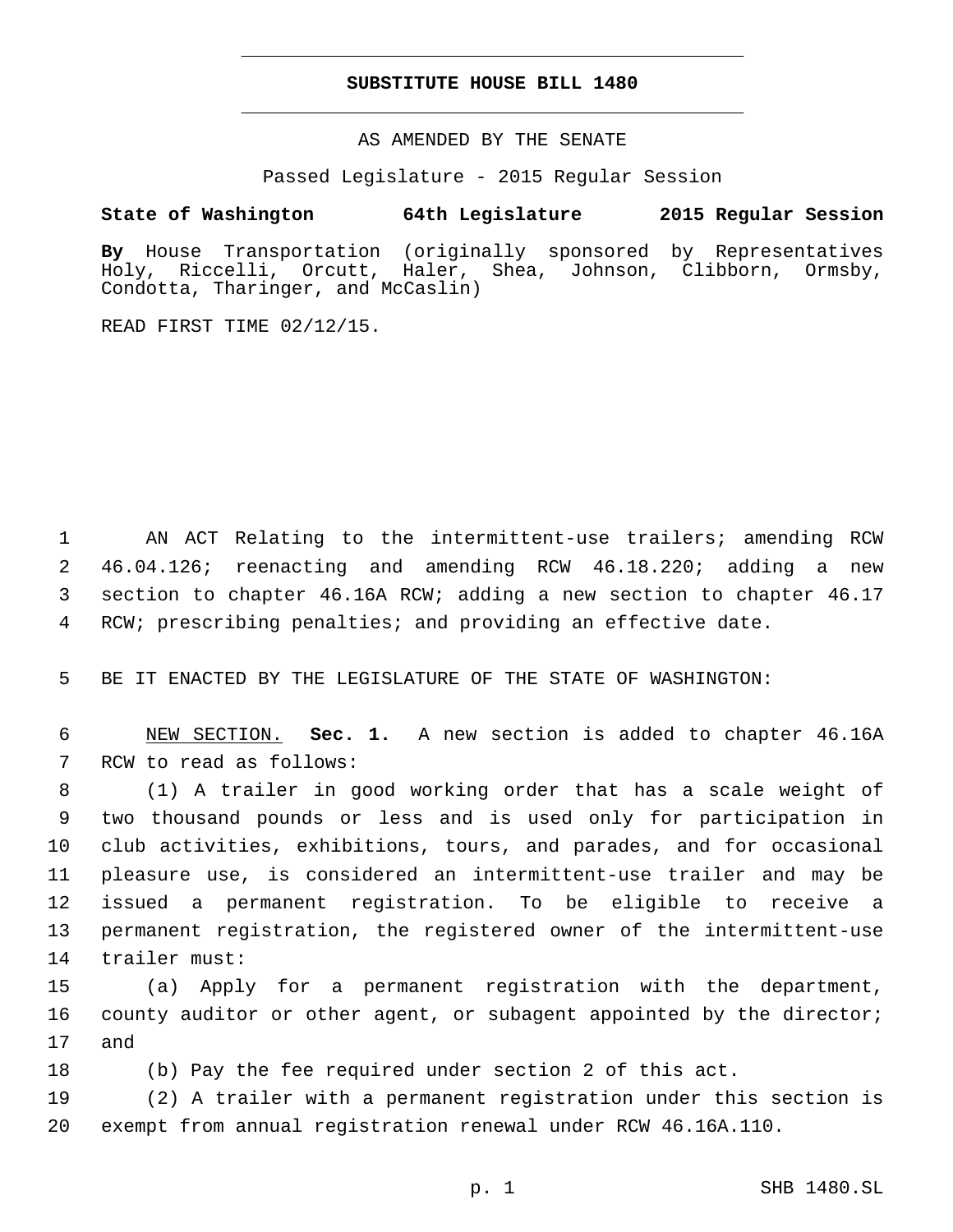(3) The permanent registration under this section expires when the trailer changes ownership, is permanently removed from the state, 3 or is otherwise disposed of.

 (4) A person in violation of this section is subject to a traffic infraction with a maximum fine of one hundred fifty dollars including 6 all other applicable assessments and fees.

(5) An intermittent-use trailer:7

8 (a) Must display a standard license plate;

9 (b) Is not eligible for personalization; and

10 (c) May not display a special license plate.

 (6) In lieu of displaying a standard issue license plate required in subsection (5)(a) of this section, a person applying for a permanent registration under this section may apply to the department to display a license plate that was issued by the department the year that the intermittent-use trailer was manufactured.

 (7) For purposes of this section, "occasional pleasure use" means use that is not general or daily, but seasonal or sporadic and not more than once per week on average. "Occasional pleasure use" does not mean (a) being held for rent to the public or (b) use for 20 commercial or business purposes.

(8) The department may adopt rules to implement this section.

 NEW SECTION. **Sec. 2.** A new section is added to chapter 46.17 23 RCW to read as follows:

 Before accepting an application for a permanent registration authorized under section 1 of this act, the department, county auditor or other agent, or subagent appointed by the director must require an applicant to pay a one hundred eighty-seven dollar and fifty cent fee, which must be deposited and distributed under RCW 46.68.030.29

 **Sec. 3.** RCW 46.18.220 and 2011 c 243 s 1 and 2011 c 171 s 70 are 31 each reenacted and amended to read as follows:

 (1) A registered owner may apply to the department, county auditor or other agent, or subagent appointed by the director for a 34 collector vehicle license plate for a motor vehicle or travel trailer that is at least thirty years old. The motor vehicle must be operated primarily as a collector vehicle and be in good running order. The applicant for the collector vehicle license plate shall: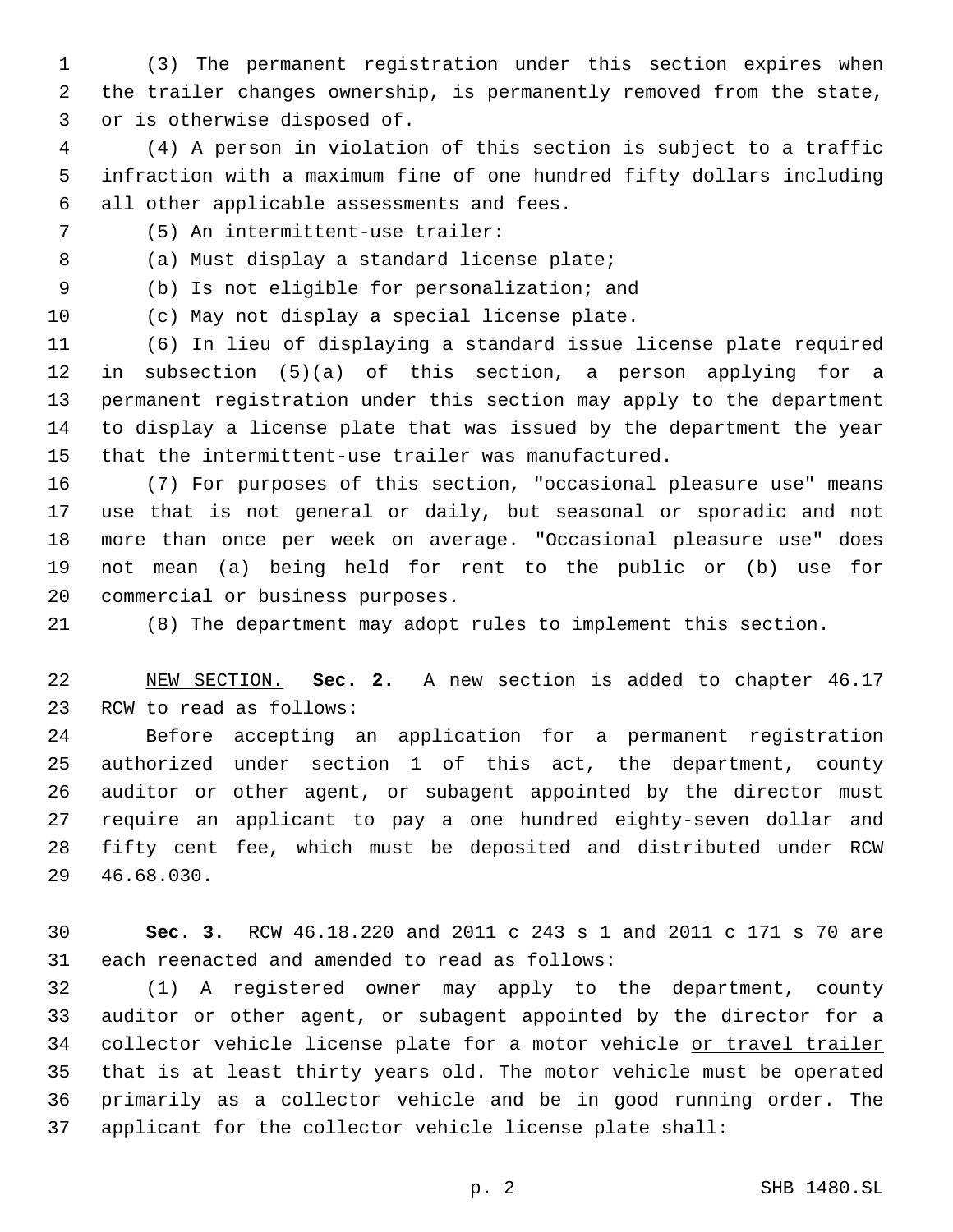1 (a) Purchase a registration for the motor vehicle or travel 2 trailer as required under chapters 46.16A and 46.17 RCW; and

3 (b) Pay the special license plate fee established under RCW 4  $46.17.220(1)((\langle d\rangle))$  (f), in addition to any other fees or taxes 5 required by law.

6 (2) A person applying for a collector vehicle license plate may:

7 (a) Receive a collector vehicle license plate assigned by the 8 department; or

9 (b) Provide an actual Washington state issued license plate 10 designated for general use in the year of the vehicle's manufacture.

11 (3) Collector vehicle license plates:

12 (a) Are valid for the life of the motor vehicle or travel 13 trailer;

14 (b) Are not required to be renewed; and

15 (c) Must be displayed on the rear of the motor vehicle or travel 16 trailer.

17 (4) A collector vehicle registered under this section may only be 18 used for participation in club activities, exhibitions, tours, 19 parades, and occasional pleasure driving.

20 (5) Collector vehicle license plates under subsection (2)(b) of 21 this section may be transferred from one ((motor)) vehicle to another 22 ((motor)) vehicle described in subsection (1) of this section upon 23 application to the department, county auditor or other agent, or 24 subagent appointed by the director.

 (6) Any person who knowingly provides a false or facsimile license plate under subsection (2)(b) of this section is subject to a traffic infraction and fine in an amount equal to the monetary penalty for a violation of RCW 46.16A.200(7)(b). Additionally, the person must pay for the cost of a collector vehicle license plate as 30 listed in RCW  $46.17.220(1)((\{d\}))$  (f), unless already paid.

31 **Sec. 4.** RCW 46.04.126 and 2009 c 142 s 2 are each amended to 32 read as follows:

33 "Collector vehicle" means any motor vehicle or travel trailer 34 that is  $((\text{more than}))$  at least thirty years old.

35 NEW SECTION. **Sec. 5.** This act takes effect January 1, 2017.

Passed by the House April 16, 2015. Passed by the Senate April 13, 2015. Approved by the Governor May 8, 2015.